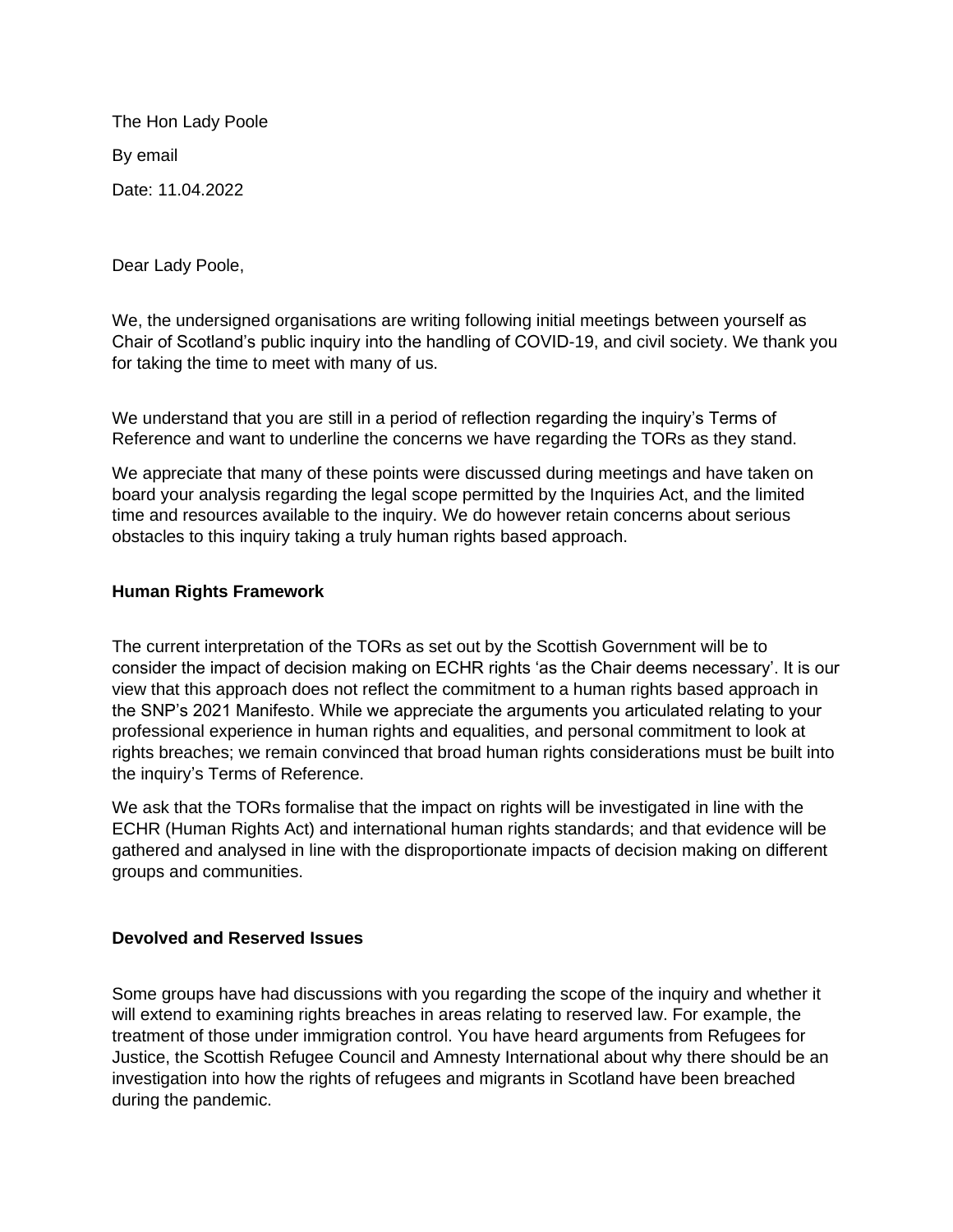The approach described to us in meetings in relation to those under immigration control reflects a strict legal analysis of the scope permitted of this inquiry by the Inquiries Act. Refugees for Justice has obtained a legal opinion clarifying that the Inquires Act 2005 does not prohibit the Chair from investigating issues of asylum seekers and others under immigration control and that there should be no express exclusion of asylum seekers resident or housed in Scotland from the Scottish Covid inquiry's remit. Those under immigration control must not be treated differently from other groups impacted by the Scottish Government and public bodies' handling of the pandemic and yet that is the direction the inquiry TORs currently take. We would urge you to address these concerns and revisit your position.

The treatment of those under immigration control is far from the only issue which will cut across reserved and devolved policy areas and service delivery. There are a multitude of areas, including those set out in the current TORs where law and policy set at both the UK and Scottish levels will have impacted rights holders. This raises important questions regarding how information is to be gathered and analysed. It also raises an important question regarding how the role of devolved authorities and services in the handling of the pandemic in areas where there is cross-over between devolved and reserved duties is investigated by the inquiry. How will the inquiry team determine whether evidence given relates to strictly devolved or reserved decision making? How will the inquiry investigate the role of Scottish authorities and services in relation to issues where there is cross-over between devolved and reserved issues? What will be done with evidence relating to reserved matters?

## **Terms of Reference and those disproportionately impacted**

Another common theme in our meetings has been the lack of reference in the inquiry framework to specific groups disproportionately impacted by the handling of the pandemic. From the beginning of the consultation process civil society has argued that enough evidence exists to identify many groups who suffered disproportionate rights breaches, and that to learn lessons, the experience of those groups should be centred. Your argument, as we understand it, is that by omitting reference to specific groups, the TORs are by definition broad and inclusive. We remain very concerned however that the experiences of many will fall through the cracks as the current TORs stand. Ensuring participation of those most impacted by decision making will require proactive measures. Many of those the inquiry should be hearing from will, for the same reasons they were disproportionately impacted, be less likely to proactively offer testimony. The choice not to identify and set out specific groups in the TORs further exacerbates this problem and will make it even more complex to communicate to the most marginalised that their experiences and views are valued and invited.

If the TORs are not adjusted to reflect this ask, then we would request that the inquiry team set out to us where they see the areas set out in the Appendix sitting within the current 12 strategic areas of investigation.

The importance of this inquiry taking a truly human rights based approach cannot be overstated. As things stand, we believe Scotland's inquiry actually risks lagging behind the UK inquiry in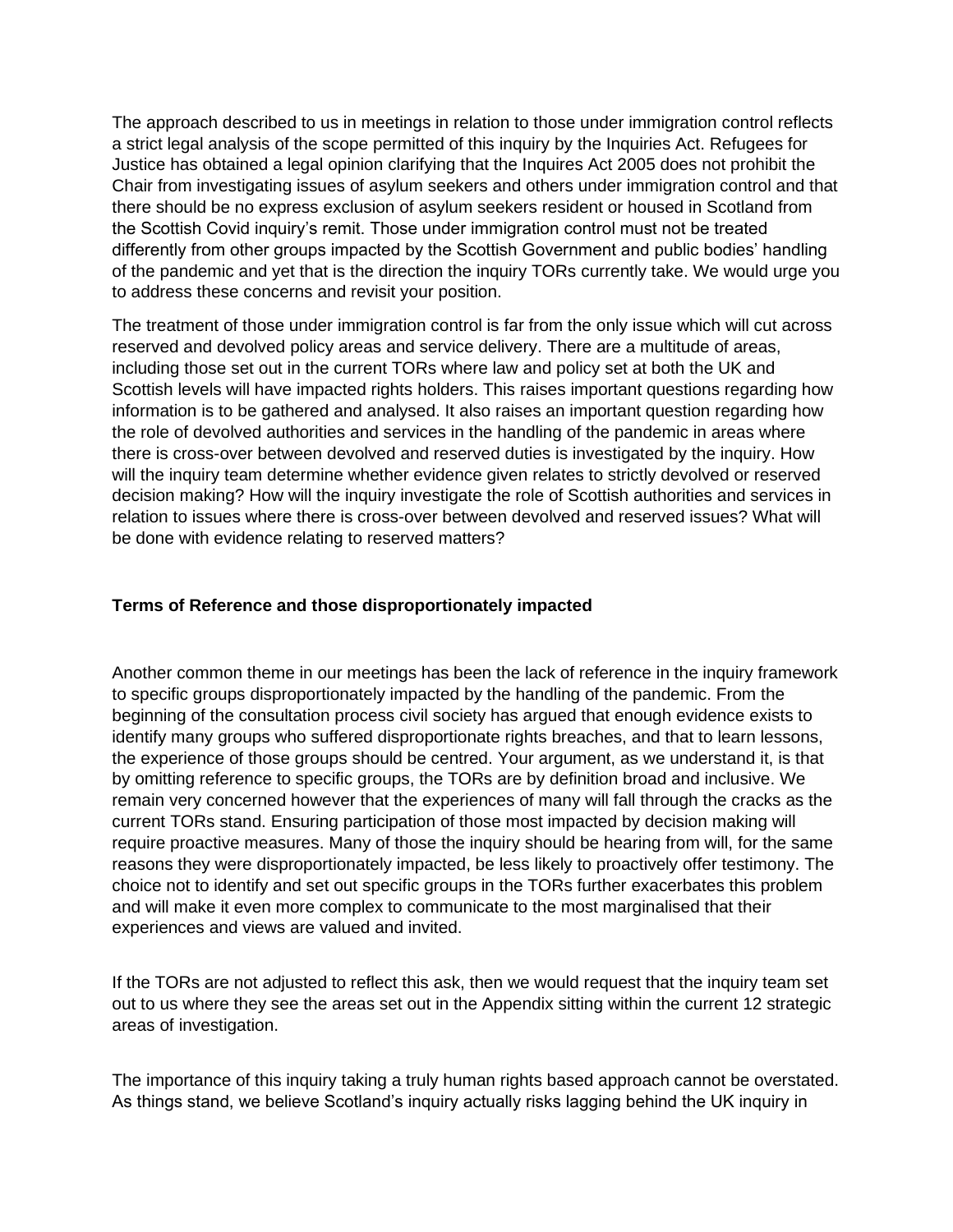terms of examining equalities and rights breaches. While still very much imperfect, the UK draft TORs can be objectively described as closer to taking a human rights and equalities approach when compared directly to the Scottish TORs given that they explicitly refer to protected characteristics and the Equality Act, and include social care.

The argument was made by many of us through our engagement with the consultation and the Scottish Government's COVID Inquiry Team that the findings of this inquiry would be vital not only for the purposes of accountability but for learning, and should be used as much as possible to inform the drafting and implementation of the proposed Human Rights Bill. Examining in detail the rights breaches suffered by some of the most impacted and marginalised people is, while resource intensive, the only approach which will ensure the work of the inquiry will have lasting and transformative impact. Failure to take a rights based approach to this inquiry will represent missed opportunities for learning and accountability to an extent which would be incompatible with the Scottish Government's stated ambition of becoming a human rights leader.

Yours Sincerely,

Agnes Tolmie chair of the Scottish Women's Convention

Anna Ritchie Allan, Executive Director, Close the Gap

Dylan Fotoohi, Director, Refugees for Justice

Fiona Collie, Head of Policy and Public Affairs, Scotland & Northern Ireland, Carers Scotland

Gary Christie, Head of Policy, Communities and Communications, Scottish Refugee Council

Jen Ang, Director, JustRight Scotland

Jill Wood, Policy Manager Engender

Laura Tomson and Rachel Adamson, Co-Directors of Zero Tolerance

Maggie Lennon, Director, Bridges Programmes

Mhairi Snowden, Director, Human Rights Consortium Scotland

Naomi McAuliffe, Scotland Programme Director, Amnesty International UK

Peter Kelly, Director, The Poverty Alliance

Sanchita Hosali, CEO, The British Institute of Human Rights

Sara Redmond, Chief Officer of Development - Health and Social Care Alliance Scotland (the ALLIANCE)

Scottish Independent Advocacy Alliance, Rhona Willder, Development Manager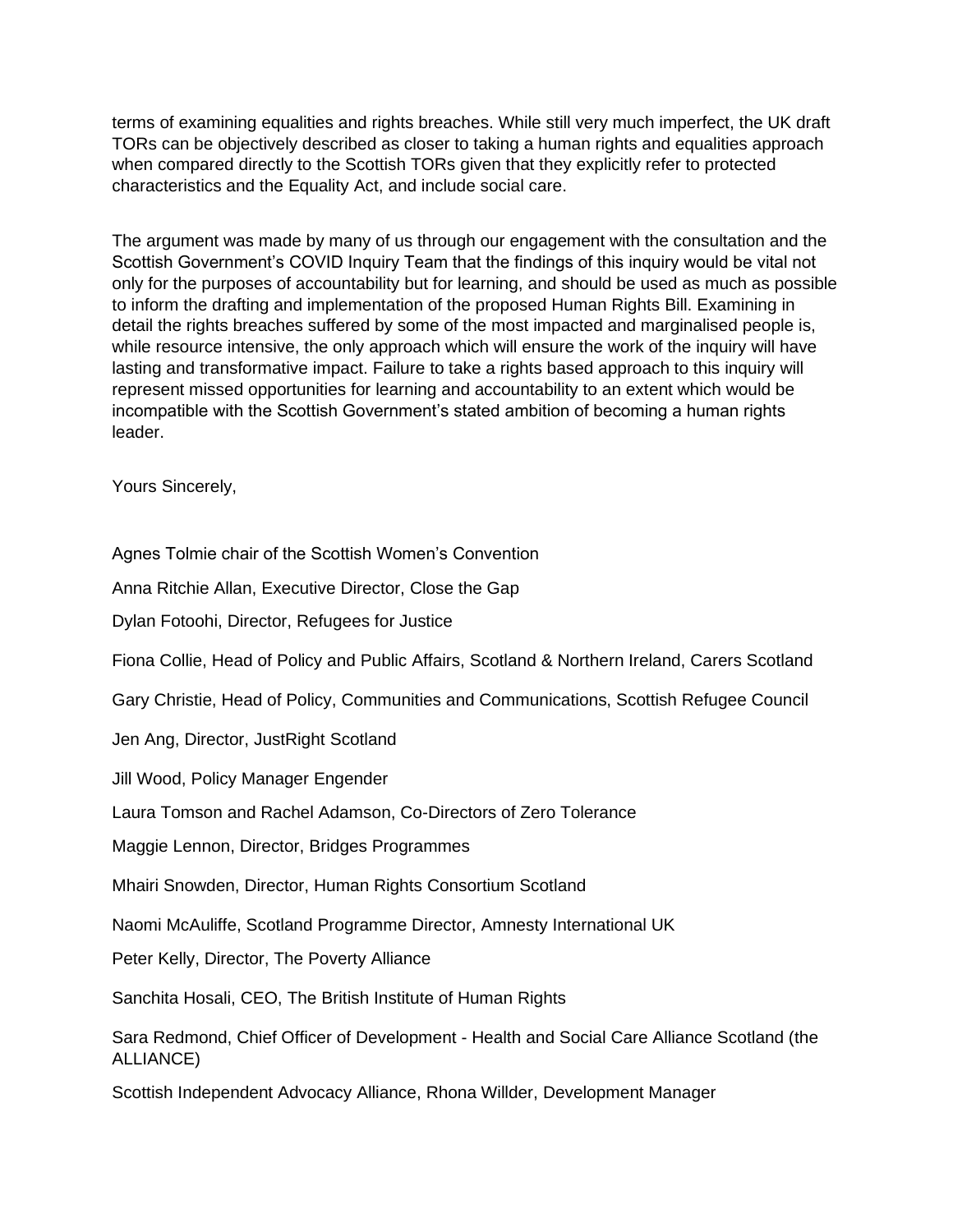CC: John Swinney MSP, Deputy First Minister, Cabinet Secretary for Covid Recovery